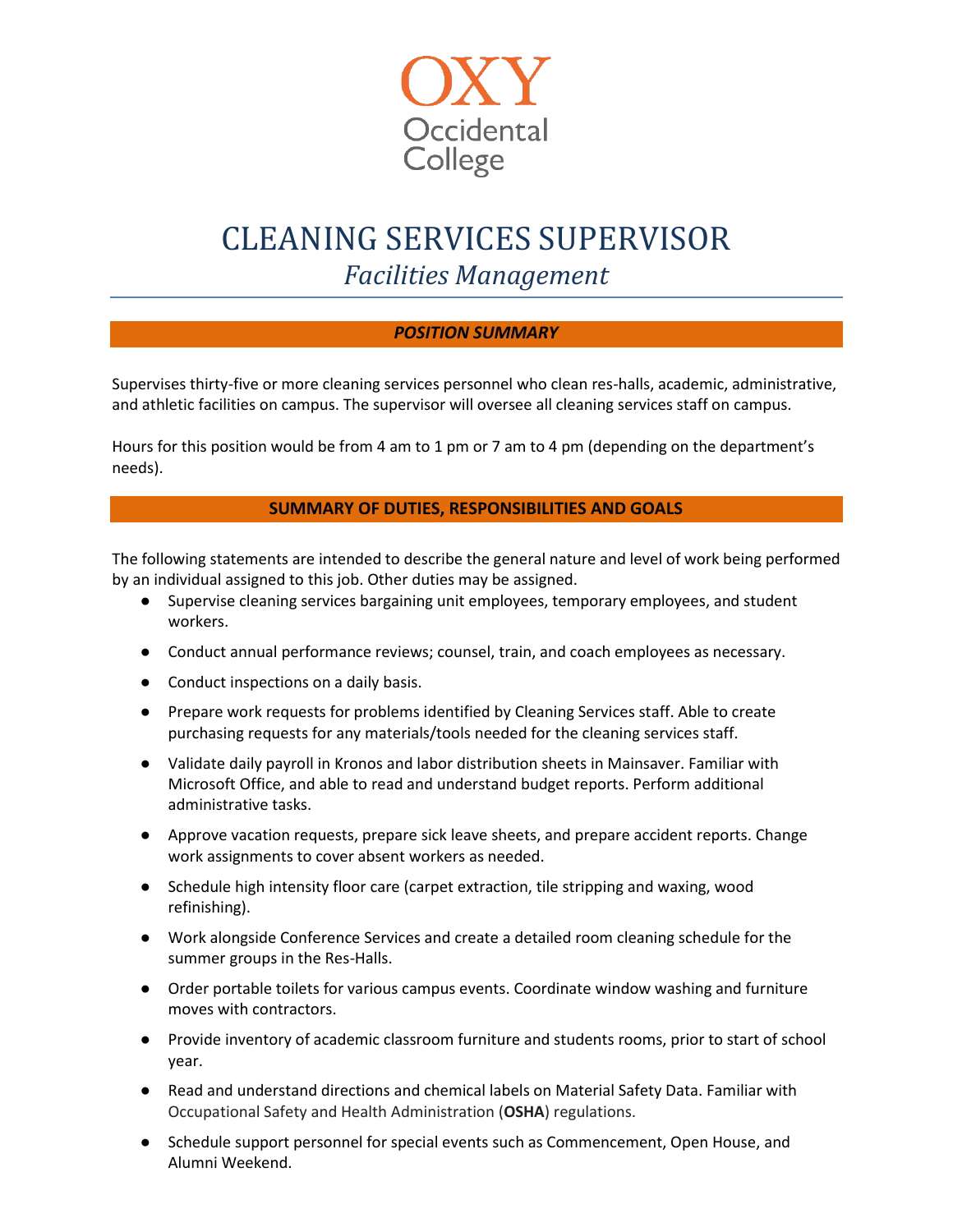● Additional duties may be assigned.

#### **QUALIFICATIONS**

- High School diploma preferred.
- Three or more years of supervisory experience; bargaining unit experience is required.
- Three to five years of custodial experience required
- Must be organized, prompt, independent, and possess great attention to detail.
- Knowledge of Microsoft Office (Word, Excel, PowerPoint), Payroll, and Mainsaver or similar systems.
- Ability to clearly communicate in English and Spanish.
- Desire to learn new cleaning tools and techniques. Able to implement existing standard operating cleaning procedures.
- Customer service orientation required.
- Must be able to, with no limitations, bend, stoop, climb stairs, carry up to 50 lbs., and remain on foot for extended periods.
- Willing and able to work overtime and respond to emergencies.
- Must have a valid California driver's license and maintain his or her Occidental Authorized Driver **Status**

## *APPLICATION INSTRUCTIONS*

Please submit a resume and cover letter explaining how your qualifications meet the requirements of the position to **[resumes@oxy.edu](mailto:resumes@oxy.edu)**

## *ADDITIONAL INFORMATION*

Occidental is an Equal Opportunity Employer and does not unlawfully discriminate against employees or applicants on the basis of race, color, religion, sex, sexual orientation, gender identity, gender expression, pregnancy, breastfeeding or related medical condition, national origin, ancestry, citizenship, age, marital status, physical disability, mental disability, medical condition, genetic characteristic or information, military and veteran status, or any other characteristic protected by state or federal law. Occidental is strongly committed to increasing the diversity of the campus community and the curriculum, and to fostering an inclusive, equitable, and just environment within which students, staff, administrators, and faculty thrive. Candidates who can contribute to this goal through their work are encouraged to identify their strengths and experiences in this area. Individuals advancing the College's strategic equity and justice goals and those from groups that are underrepresented in the field are particularly encouraged to apply.

Salary is commensurate with experience and qualifications. A comprehensive benefits package is available that includes: excellent health, dental, life, and retirement benefits; tuition benefits for the employee, spouse, domestic partner, and dependents; additional extras including use of gym facilities and the College Library. For a detailed description of benefits, please visit https: //www.oxy.edu/officesservices/humanresources/benefits-information.

All qualified applicants will be considered for employment, including those with criminal histories, in a manner consistent with the requirements of applicable state and local laws, including the City of Los Angeles' Fair Chance Initiative for Hiring Ordinance.